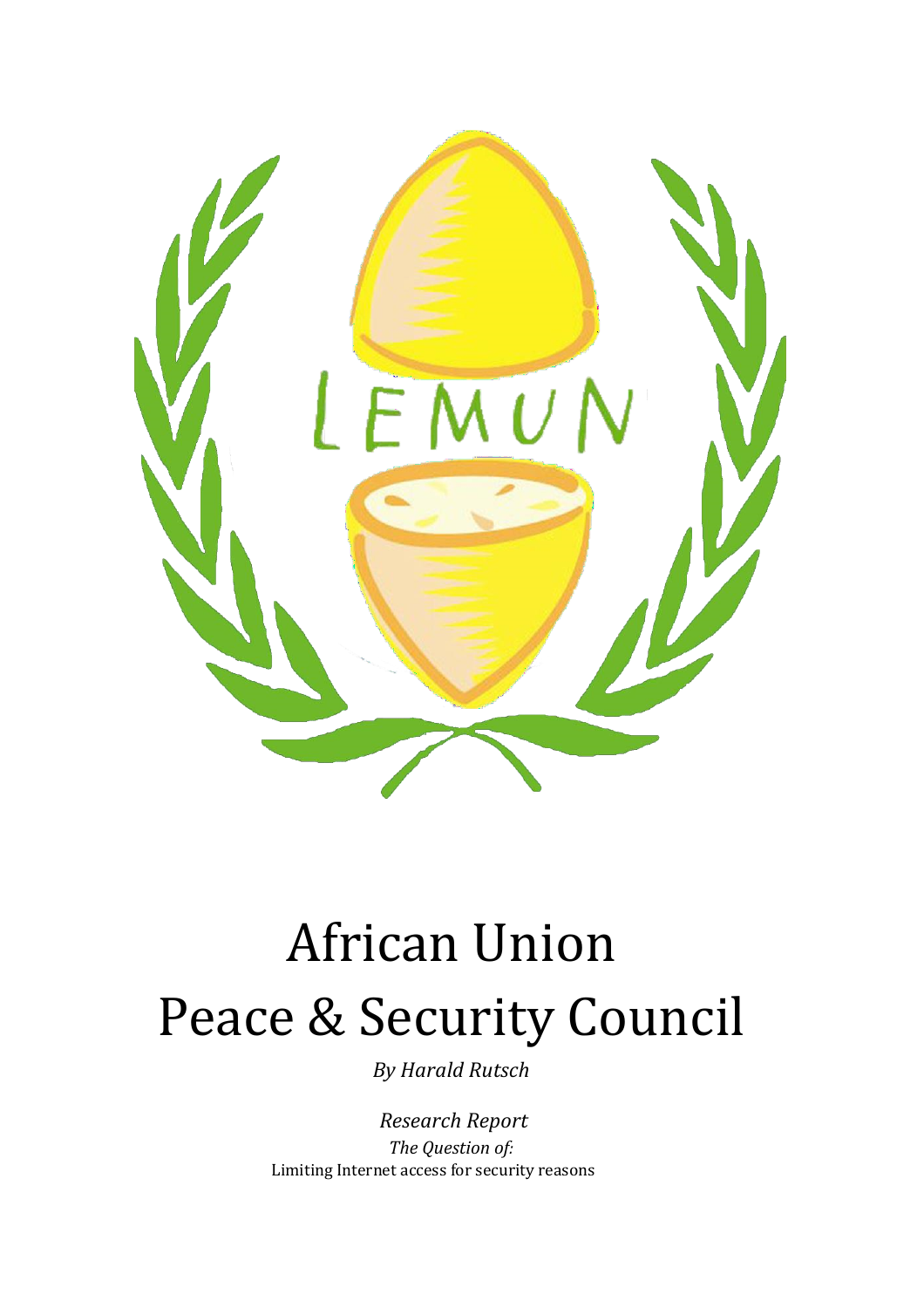

### Introduction

In recent years it has become more commonplace for African nations to slow, restrict, or block access to the Internet. Most incidences of such tampering with the Internet have been recorded in cases of terroristic attacks, mass protests, or civil unrest. In most of the incidences, all involved governments claimed that any tampering with the internet was due to national security. After the 2011 "Arab Spring" movement, which was largely organized over the internet (and in particular over social media), many governments have become wary of the Internet. This has led to aggressive use of censorship, particularly of anti-government activity. The 2011 "Arab Spring" movement resulted in the "Arab Winter" and many of the prevalent conflicts in Africa. Many freedom and rights activists claim that the government's censorships infringe on the rights of

the freedom of press and freedom of information. Furthermore, they also claim that governments have started abusing their power for personal and political reasons.

Especially in recent times, it has become commonplace in some nations to tamper with the internet in the lead-up to elections. Social media, in particular, are a popular target for restrictions.

Governments claim that these restrictions are necessary to maintain the integrity of their elections but have failed to produce any evidence linking justifying these bans adequately.

### The Committee

### Definition and History

The African Union's Peace and Security Council (AU PSC) is an advanced ad hoc committee. As stated on their website it has the following mission and obligations: " The Peace and Security Council (PSC) is the standing decision-making organ of the AU for the prevention, management, and resolution of conflicts. It is collective security and early warning arrangement intended to facilitate timely and efficient responses to conflict and crisis situations in Africa. It is also the key pillar of the African Peace and Security Architecture (APSA), which is the framework for promoting peace, security, and stability in Africa." The AFPSC is comparable to the UN Security Council with the exception of the P5 (*Note: The AU is NOT part of the UN*).

As stated on the AU website: "The Protocol Relating to the Establishment of the Peace and Security Council was adopted on 9 July 2002 in Durban, South Africa, and entered into force in December 2003. The PSC became fully operational in early 2004. The PSC Protocol, together with the PSC Rules of Procedure, the AU Constitutive Act and the conclusions of various PSC retreats, provide operational guidance to PSC activities." The AU replaced the Organization of African Unity (OAU) which did little to protect citizens' rights and was dominated by dictators. The AU was founded under the leadership of Libyan head of state Muammar al-Gaddafi which together with other OAU members issued the Sirte declaration. The declaration was followed by a summit in Lomé in 2000 where the constitution of the AU was adopted. In 2001 at Lusaka the plan for the implementation for the AU was established. The AU began operations in 2004.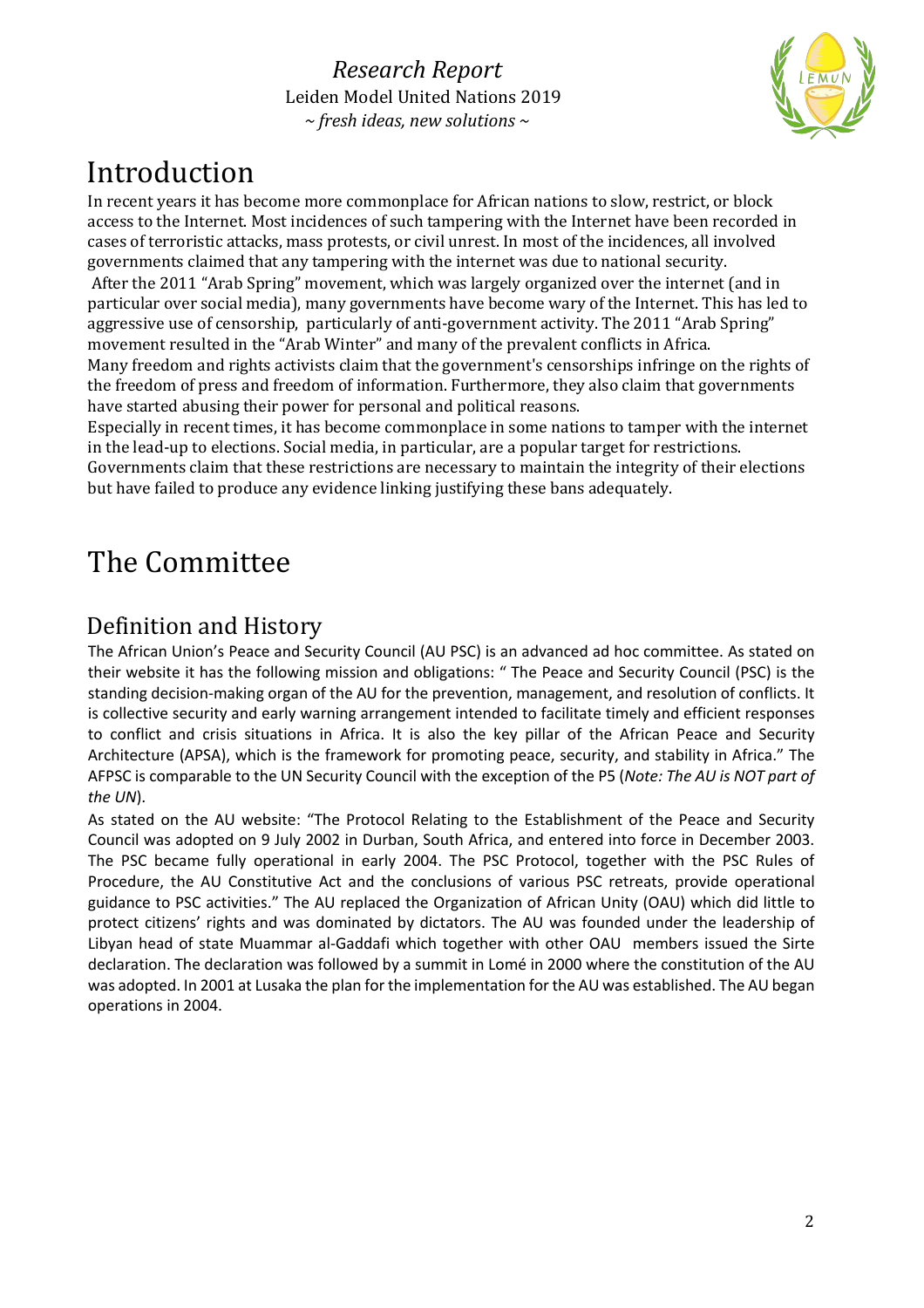

#### Procedure

The AU PSC is an ad hoc committee. This means that there will be no lobbying, therefore we ask you to prepare amendments for debates. The resolution will be created during the debate with amendments meaning that we start with a blank page. There are no "P5" countries in the committee and no vetos. All votes require a two-thirds majority to pass. The AU PSC can take actions which are binding for all members including the deployment of troops. All motions including follow-ups are at the discretion of the chairperson. For more detail relating to procedure during debate please refer to the THIMUN rules of procedure.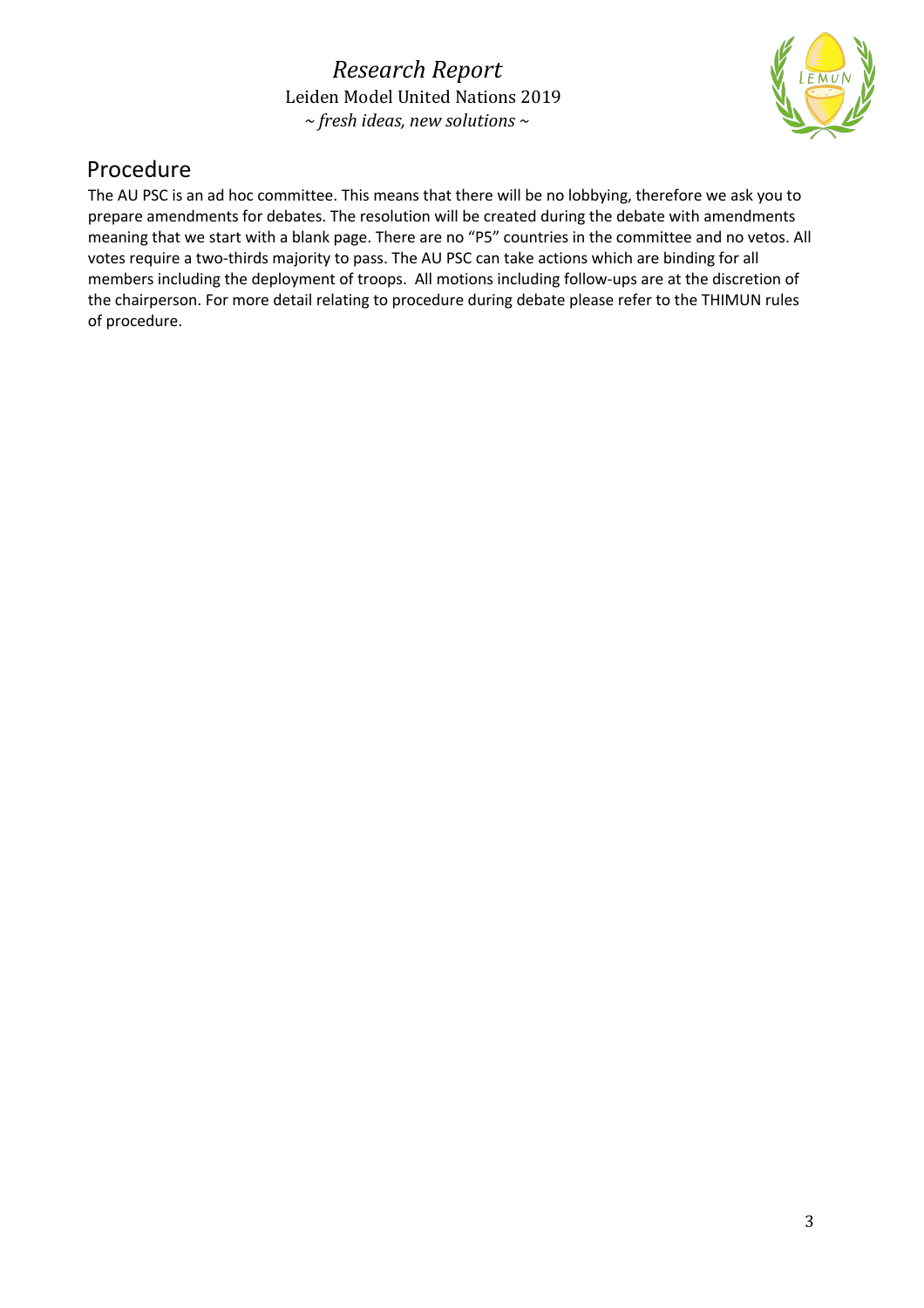# Key Terms



#### ISP

Internet Service providers (ISPs) are companies which provide internet service in any shape or form. ISPs often own large amounts of infrastructure; this lets them provide services to many users. There are several different types of ISPs but they can be classified into different categories: Mobile-Network ISPs, Traditional-ISPs, and Backbone ISPs. A Mobile-Network ISP is often tied to a telephone service provider and provides Internet for mobile devices such as phones. Traditional-ISPs are companies that provide Internet to homes and businesses; they often own vast networks of fiber optics. (Traditional ISPs sometimes use telephone and TV cables for the last hundred meters especially in older cities and towns.) Backbone ISPs provide network infrastructure services to large corporations, other ISPs, and governments. Backbone ISPs own intercity cables, undersea cables, satellites, and large internet exchanges. Note: These are not strict categories, and many ISPs have ventures in multiple categories. For example: the Dutch ISP KPN provides service to homes and businesses. It also supplies mobile Internet and provides the Dutch government with the Internet.

#### Social Media

Social Media are applications and websites designed to enable users to create, share, and comment on information, ideas, and other interests. Due to the large diversity of social media, no precise definition can be made.

### Social Media use during the "Arab Spring"

During the "Arba Spring" movement many of the large-scale protests were organized with the help of social media, specifically Facebook. Many experts claim that social media played a crucial role in the uprising. Social media also enabled fast communication during the protest, leading to fast responses from a growing crowd. The use of social media also enabled unprecedentedly fast communication between different protest groups.

#### VPN

Virtual Private Networks (VPNs) are applications that create a secure connection to a private network over a public network. Set applications achieve this by establishing an encrypted point-to-point connection with tunneling protocols to a remote network. VPN technology was developed for corporate use and is used by almost all large corporations to communicate securely between regional and HQ offices, and for employees that are roaming (for example, working at home or on a laptop.) In recent years VPNs have become popular amongst people who are trying to circumvent internet restrictions set out by their governments. Many people use commercial VPN services to connect to foreign countries and use the internet provided through the VPN.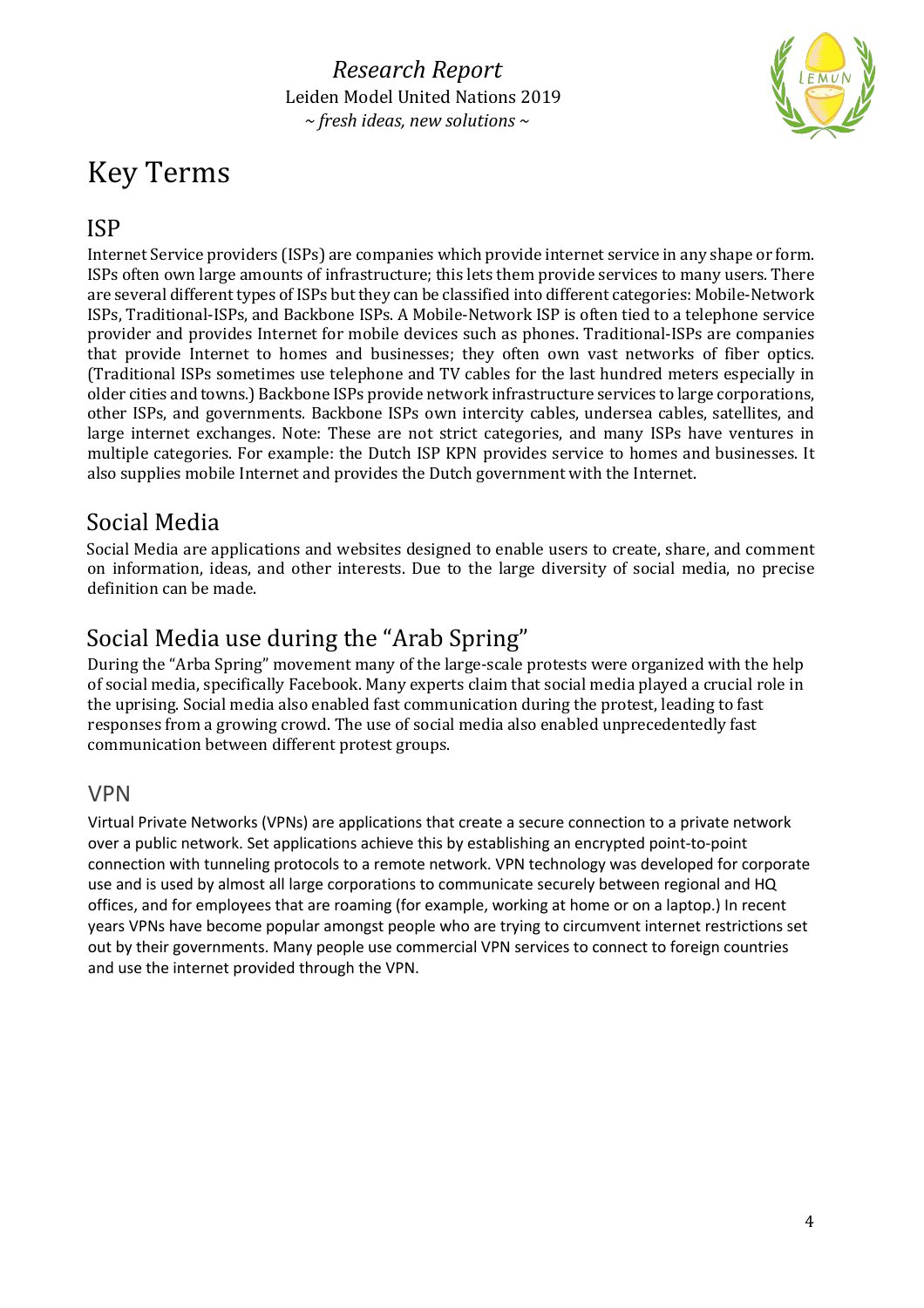

## General Overview

The issue presented here has multiple aspects which might be irrelevant for some member-states, but in order to provide a general easy-to-navigate overview, it will be presented in multiple parts divided by clear titles. However, it is still highly encouraged that every member state also studies their own situation in order to be informed of their stance in this matter.

### The positive impact of restricting the Internet

Every government on the planet has the obligation to maintain its rules and restrictions, therefore it is crucial that illegal material such as, but not limited to, illegal substances, child pornography, and illegal weapons is monitored and restricted in accordance to the laws of the nation.

It is important to note that this must be accomplished while maintaining the rights of the people. In some cases, tampering with the Internet during or after a crisis situation might be a necessity to resolve the crisis or consequences of the crisis. But the ability to use these actions must be regulated and must have some form of accountability to ensure no rights are being violated and no misuse occurs.

### Political usage of the Internet

There are multiple political usages of the Internet but only the most popular will be presented.

#### Tampering with the domestic Internet for political power

Most governments want to stay in power and some governments have always used methods which violate human rights. The Internet is no exception; controlling it is a method that governments have used as a means of violating human rights. Even before 2011 cases of tampering with the Internet existed, the very first being in February 1996 in Zambia. The government of Zambia successfully forced their biggest ISP Zamnet to remove a band edition of "The Post" with was deemed illegal under the "Preservation of the Public Security act" because the report allegedly contained information based on leaked documents which revealed government plans on the adoption of a new constitution. The government achieved this by threatening legal action against the ISP. In the end effect, the government's actions were rendered ineffective because a US reader posted the edition on his own site, over which the Zambian government has no jurisdiction. Almost all cases of government-lead censorship proceeded in a similar fashion to this case. The general consensus around the Internet was a positive one; almost no government saw the unregulated Internet as a threat to them. But after the events of the 2011 Arab Springs, some states changed their views. The by far biggest change was selected states' views on social media.

Social media was one of the most important drivers of the "Arab Spring" revolutions; as a result, many governments tried implementing measures to limit negative exposure, especially on social media sites. Most affected were governments with leaders that have been in power for a longer period of time. One of the most common measures of limiting negative exposure is blocking social media platforms as soon as any negative conflict arises. One example is the 2016 Presidential race in Uganda, in which the President Yoweri Museveni, who had already been in power since 1986 (30 years), won reelection. Prior to and during the vote Mr. Museveni's government shut down almost all forms of social media*.* Mr. Museveni defended the practice by stating the following: "security measure to avert lies ... intended to incite violence and illegal declaration of election results." Many Internet rights activists and foreign experts claim that the action was a violation of freedom of speech. The most extreme case of restricting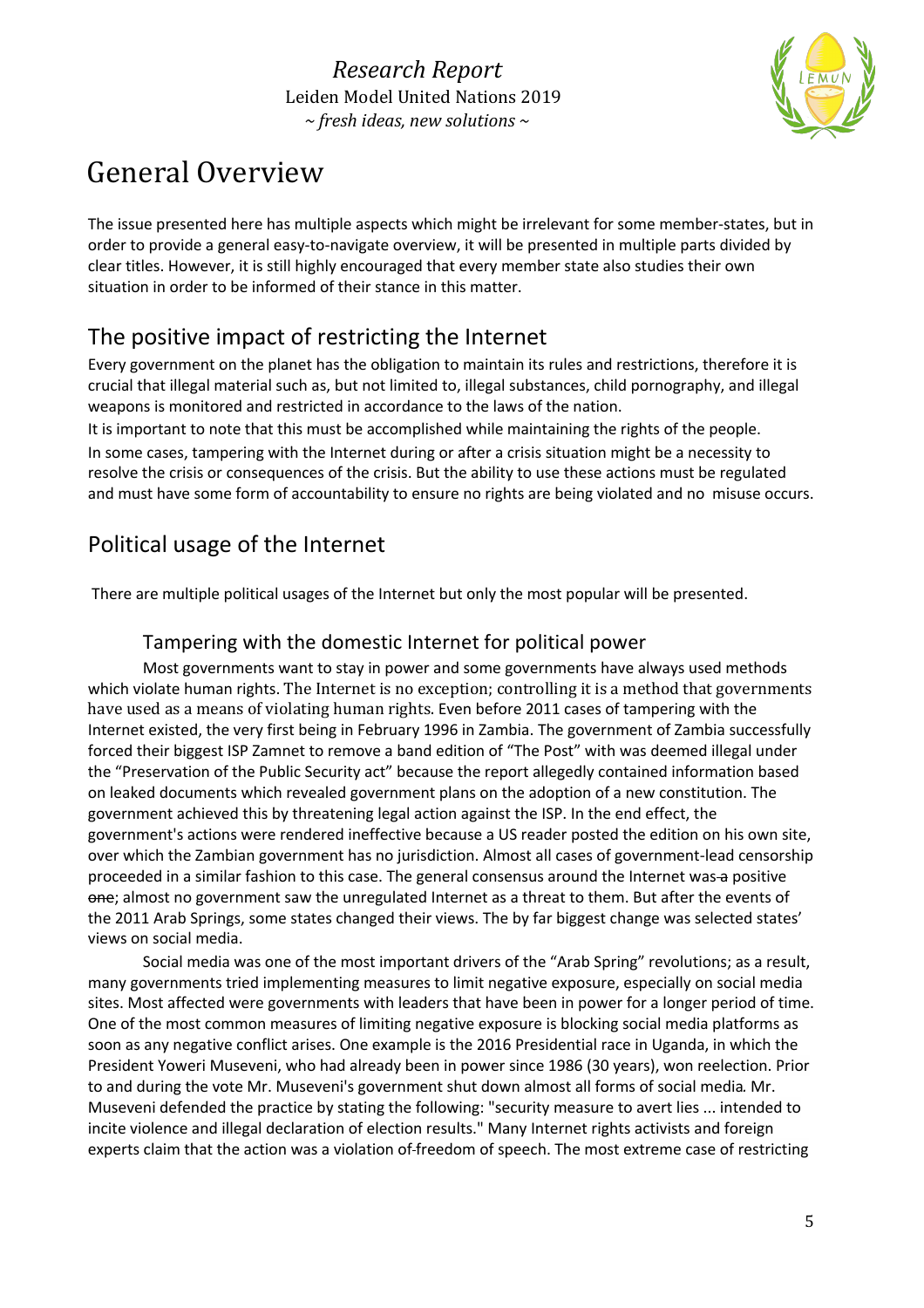

social media occurred in Chad where the government blocked all access to social media for 16 months. (Long restrictions or shutdowns are usually not used because of their large economic impact.)

Slowing down services on the Internet is the most common tactic used by governments. This method aims to deter usage by frustrating the user. The problem with identifying this method is that bad infrastructure can be easily be blamed for the slowdowns. It is unclear if this method has deterred any anti-government action.

Many Internet rights activists and experts claim that the governments which employ methods of tampering with the Internet are actively infringing in the rights of the freedom of speech and expression, and have abused the executive power for their own political and personal gain. (It is worth noting that not all African countries have had a record of tampering with the Internet.)

#### Tampering with the Internet by foreign or unknown powers

It is no secret that states have always tried to influence other states to gain advantages, or to inflict damage . In an age where almost everything relies on computers, this has become easier than ever. The most well-known and well-documented case is Russia's interference in the 2016 USA election. The government of the USA has published reports showing the extent of Russia's interference. The reports outline how social media platforms were used to identify people which had been deemed undecided or politically vulnerable and then used to gain information to deliver targeted ads to influence their opinion.

While manipulation of the masses is by far the most open way to tamper with democracy, many other ways exist. The most common way state and non-state actors try to influence nations are by cyber attacks most often directed at the governments and their services. The most wellknown example in recent history is the attack of ransomware called "WannaCry". WannaCry was ransomware that was made by two North Korean individuals. The attack exploited a weakness in older (not updated) versions of Windows, and encrypted all files demanding a ransom for decrypting them. Even if the ransom was paid the software still did not decrypt the information. This ransomware impacted many government systems around the world (most notably healthcare). These types of attacks are the most common and can harm every entity connected to the Internet. Governments and companies around the world are actively protecting themselves. Many African nations use this activity as an argument to restrict the Internet, particularly around elections.

### Major Parties Involved

#### Governments

Governments are the primary party controlling the outcome of this issue . They decide what rights the people have and have instituted bans, limitations, and control over the internet. Governments also have an obligation to protect their people from foreign attacks. Some governments have a history of abuse of power and tampering with the Internet.

#### ISPs

Internet Service Providers are the main tools for governments to control the internet. Every action regarding the internet has to be made through an ISP. Many ISPs have shown resistance to illicit government requests over the years but many governments have found ways to force ISPs to comply with their wishes. In some countries, there is only one government-owned ISP witch can easily be influenced by the government.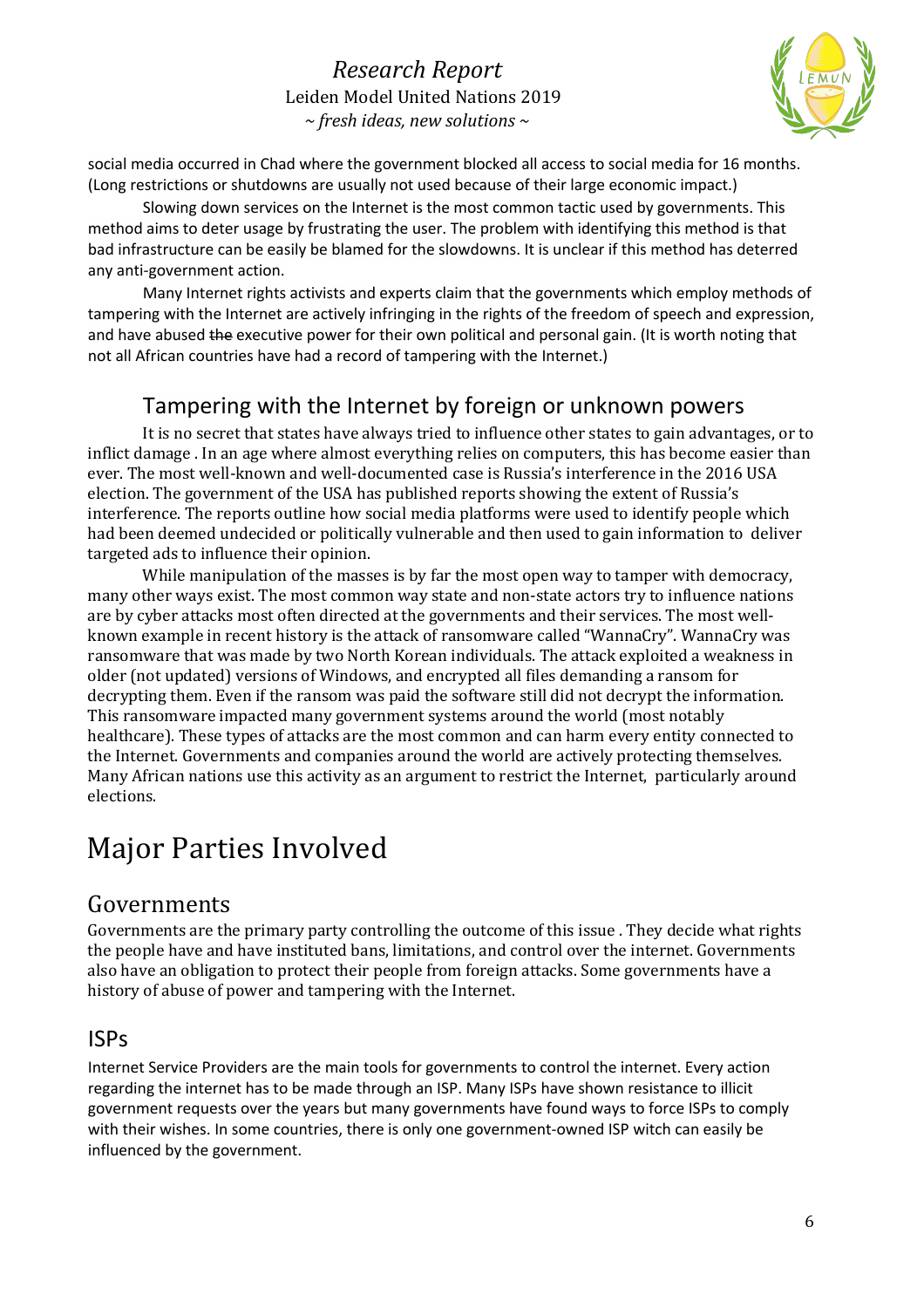

### Non-state Actors (Hackers)

The Internet has made it possible for non-state actors to gain power. Non-state actors have the ability to harm Individuals, companies, and governments by launching cyber attacks. It is very hard for governments to track such parties. Non-state actors can have a multitude of reasons for their attack. Non-state actors attacks usually have a small to medium impact.

#### Foreign Governments

Foreign Governments usually target government functions and authorities. Their aim is to disrupt the function of the government. The motivation of each attack varies. Foreign governments may also try to misinform citizens to influence national or local politics. Foreign governments have a large number of resources, therefore their attacks usually have a medium to large impact.

### Timeline of Events

| February 1996, Zambia        | The first recorded instance of governments<br>restricting the Internet.              |
|------------------------------|--------------------------------------------------------------------------------------|
| 2011, Africa and Middle East | The Arab Spring movement changed the view<br>of governments.                         |
| 2016, USA                    | Russia tamped in the USA presidential election                                       |
| 2018-2019, Chad:             | Chad blocked social media platforms for over<br>16 months (a record amount of time). |

### Previous attempts to solve the issue

There have been no previous attempts to resolve this issue.

### The Future

#### *Note: It is obviously impossible to predict the future, this is just my educated guess.*

It is very likely that governments will continue to restrict the Internet. It is very unlikely that any governments will roll back their restrictions. Internet blackouts will become more common especially in times of protest. Governments which have a record of misusing their power for purposes not related to security will continue to misuse their power and will probably extend their power. Social networks will be under continued pressure to abide by governments' wishes regardless of the ethicality or legality of their request. In times of public outcry damaging a government's image, speech online will be restricted and social media suspended. Online media will face the same censorship as traditional media thus entailing a rise in the suppression of press freedom. With the amount of big data increasing cyberattacks similar to the USA 2016 election tampering by Russia will become a larger threat. It is very likely that certain governments will start tracking individuals that speak out on the Internet.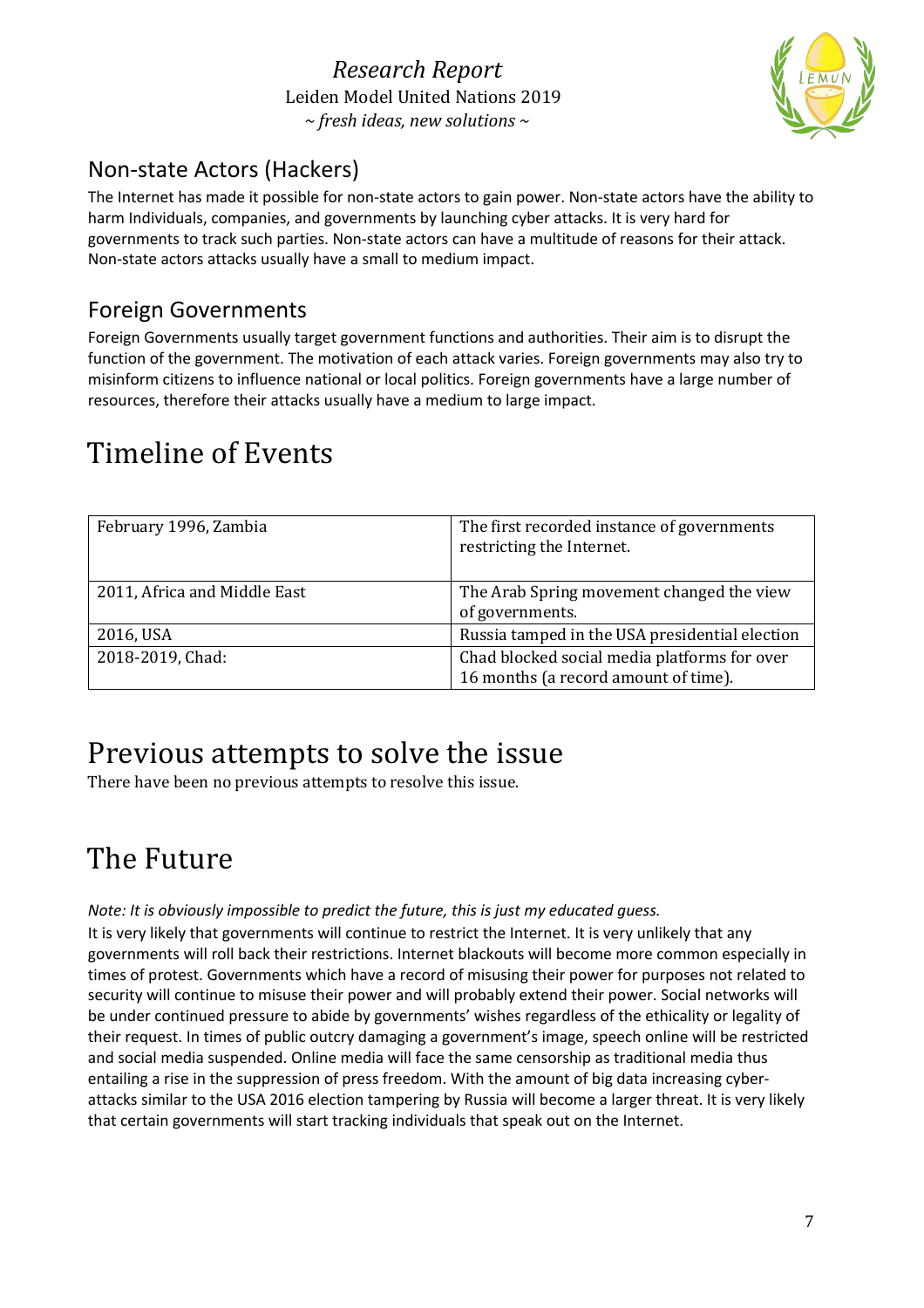

# Questions a Resolution Must Answer (Q.A.R.M.A.)

Here too it is important to make clear to the delegates that they should **not** limit themselves to only the questions standing here.

Since the threat of criminal activity is always growing is there a way to restrict the Internet for security reasons while maintaining the rights of the people and limiting improper government use. • Can the AU PSC make any declaration about the status (condemn) of countries that violated the rights of the people?

• Can the AU PSC Member States comment on the threats of non-state actors trying to influence/harm people, governments, and governments by using the internet?

• How should governments that go against the council's demands and regulations be punished?

• How should governments punish people that have committed crimes related to the disruption and modification of governments services, companies, and people over the Internet?

• What does the council think about governments suppressing the freedom of speech on the Internet and blocking social media platforms during periods of negative speech regarding the government?

• Does the council have any thoughts on requiring governments to establishing oversight regarding the use of measures that modify the internet for security reasons?

• How should the AU PSC respond to large-scale cyber-attacks on one of its members?

• Should the AU PSC establish an intergovernmental panel to monitor governments use of methods that restrict the internet due to security reasons?

• How large is the threat level reading cyber terrorism and which countermeasures are appropriate?